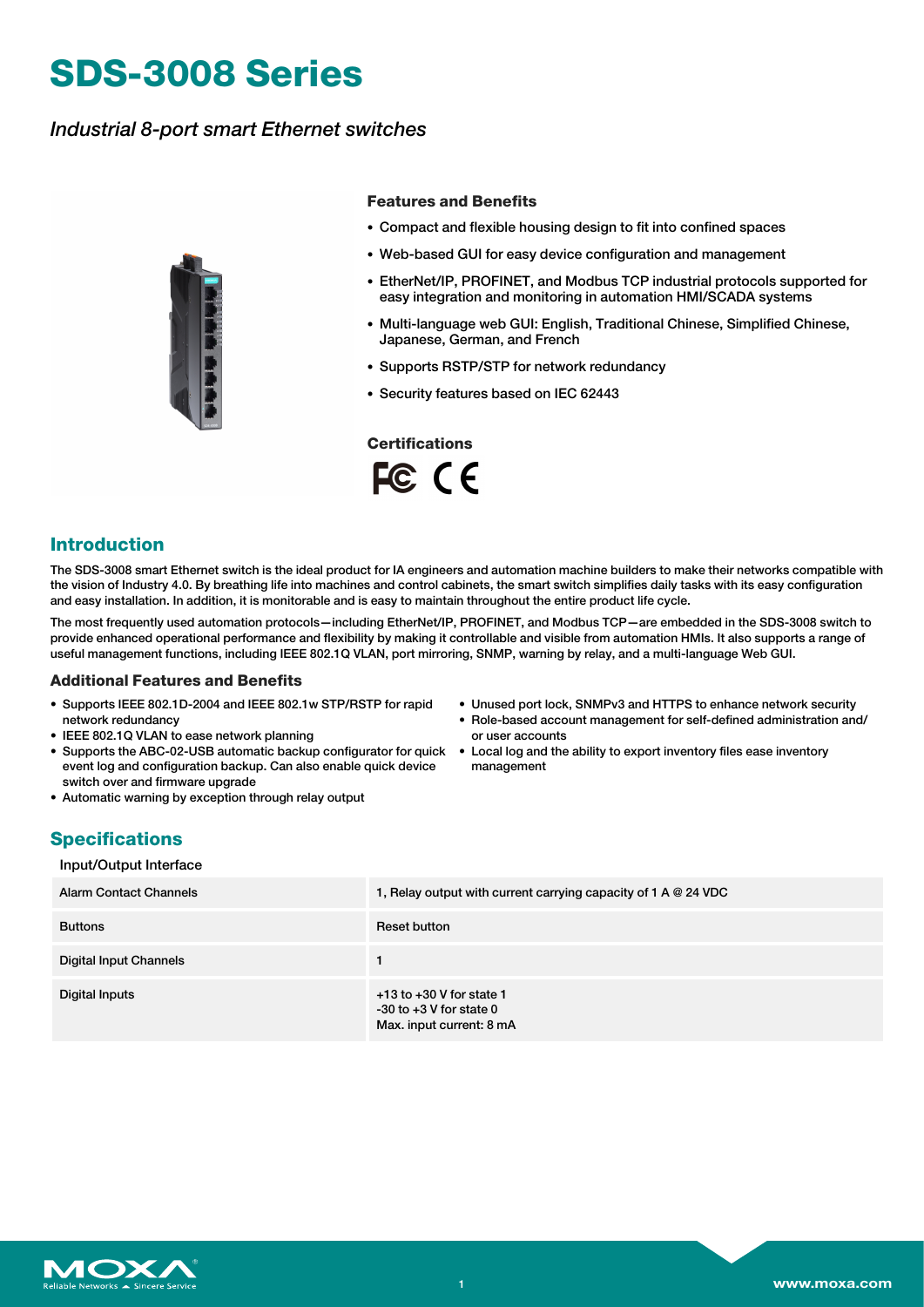## Ethernet Interface

| 10/100BaseT(X) Ports (RJ45 connector) | 8<br>Auto negotiation speed<br>Full/Half duplex mode<br>Auto MDI/MDI-X connection                                                                                                                                    |
|---------------------------------------|----------------------------------------------------------------------------------------------------------------------------------------------------------------------------------------------------------------------|
| <b>Standards</b>                      | IEEE 802.3 for 10BaseT<br>IEEE 802.3u for 100BaseT(X)<br>IEEE 802.3x for flow control<br>IEEE 802.1D-2004 for Spanning Tree Protocol<br>IEEE 802.1w for Rapid Spanning Tree Protocol<br>IEEE 802.1Q for VLAN Tagging |
| <b>Ethernet Software Features</b>     |                                                                                                                                                                                                                      |
| <b>Industrial Protocols</b>           | EtherNet/IP, Modbus TCP, PROFINET IO Device (Slave)                                                                                                                                                                  |
| Management                            | Back Pressure Flow Control, DHCP Client, Flow control, IPv4/IPv6, LLDP, Port Mirror,<br>SNMP Inform, SNMPv1/v2c/v3, Syslog                                                                                           |
| <b>MIB</b>                            | RFC1213, Ethernet-like MIB, IF MIB, LLDP MIB, Bridge MIB, Q-BRIDGE MIB                                                                                                                                               |
| <b>Redundancy Protocols</b>           | <b>RSTP, STP</b>                                                                                                                                                                                                     |
| Security                              | Broadcast storm protection, HTTPS/SSL, SNMPv3, Port Lock                                                                                                                                                             |
| <b>Time Management</b>                | NTP Server/Client, SNTP                                                                                                                                                                                              |
| Filter                                | 802.1Q VLAN                                                                                                                                                                                                          |
| <b>Switch Properties</b>              |                                                                                                                                                                                                                      |
| <b>MAC Table Size</b>                 | 8K                                                                                                                                                                                                                   |
| Max. No. of VLANs                     | 8                                                                                                                                                                                                                    |
| <b>VLAN ID Range</b>                  | VID 1 to 4094                                                                                                                                                                                                        |
| <b>Packet Buffer Size</b>             | 3 Mbits                                                                                                                                                                                                              |
| <b>USB</b> Interface                  |                                                                                                                                                                                                                      |
| <b>Storage Port</b>                   | USB Type A                                                                                                                                                                                                           |
| <b>LED</b> Interface                  |                                                                                                                                                                                                                      |
| <b>LED Indicators</b>                 | PWR1, PWR2, STATE, FAULT, 10/100M (TP Port)                                                                                                                                                                          |
| <b>Power Parameters</b>               |                                                                                                                                                                                                                      |
| Connection                            | 2 removable 4-contact terminal block(s)                                                                                                                                                                              |
| <b>Input Voltage</b>                  | 12/24/48/-48 VDC, Redundant dual inputs                                                                                                                                                                              |
| <b>Operating Voltage</b>              | 9.6 to 60 VDC                                                                                                                                                                                                        |
| <b>Input Current</b>                  | 0.55A@24VDC                                                                                                                                                                                                          |
| <b>Overload Current Protection</b>    | Supported                                                                                                                                                                                                            |
| <b>Reverse Polarity Protection</b>    | Supported                                                                                                                                                                                                            |
| <b>Physical Characteristics</b>       |                                                                                                                                                                                                                      |
| Housing                               | Metal                                                                                                                                                                                                                |
| <b>IP Rating</b>                      | <b>IP40</b>                                                                                                                                                                                                          |
| <b>Dimensions</b>                     | 20 x 135 x 111 mm (0.79 x 5.32 x 4.37 in)                                                                                                                                                                            |

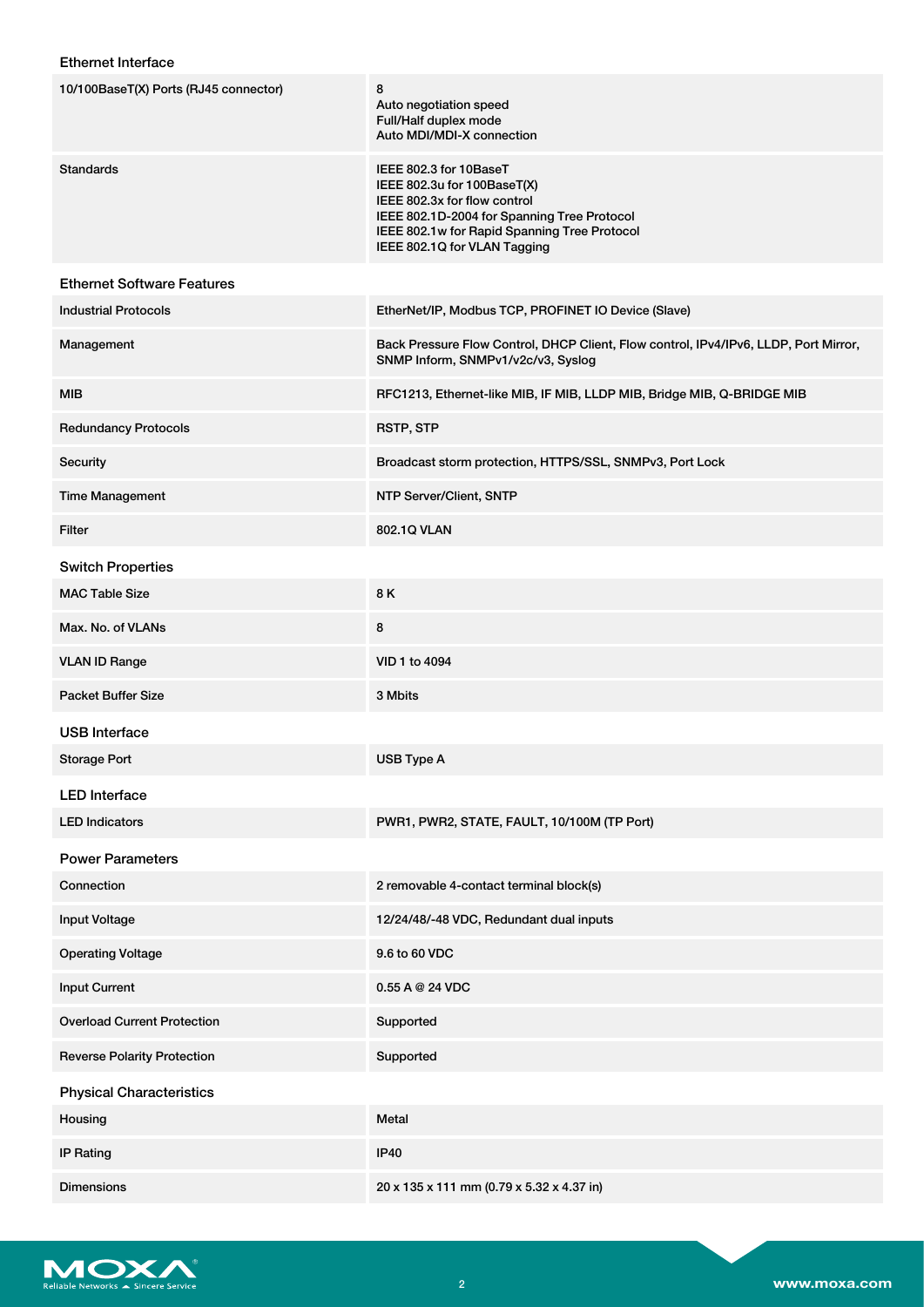| Weight                                 | 438 g (0.97 lb)                                                                                                                                                                                                                            |
|----------------------------------------|--------------------------------------------------------------------------------------------------------------------------------------------------------------------------------------------------------------------------------------------|
| Installation                           | <b>DIN-rail mounting</b>                                                                                                                                                                                                                   |
| <b>Environmental Limits</b>            |                                                                                                                                                                                                                                            |
| <b>Operating Temperature</b>           | SDS-3008: -10 to 60°C (14 to 140°F)<br>SDS-3008-T: -40 to 75°C (-40 to 167°F)                                                                                                                                                              |
| Storage Temperature (package included) | -40 to 85°C (-40 to 185°F)                                                                                                                                                                                                                 |
| <b>Ambient Relative Humidity</b>       | 5 to 95% (non-condensing)                                                                                                                                                                                                                  |
| <b>Standards and Certifications</b>    |                                                                                                                                                                                                                                            |
| <b>EMC</b>                             | EN 61000-6-2/-6-4                                                                                                                                                                                                                          |
| EMI                                    | CISPR 32, FCC Part 15B Class A                                                                                                                                                                                                             |
| <b>EMS</b>                             | IEC 61000-4-2 ESD: Contact: 6 kV; Air: 8 kV<br>IEC 61000-4-3 RS: 80 MHz to 1 GHz: 20 V/m<br>IEC 61000-4-4 EFT: Power: 2 kV; Signal: 2 kV<br>IEC 61000-4-5 Surge: Power: 2 kV; Signal: 2 kV<br>IEC 61000-4-6 CS: 10 V<br>IEC 61000-4-8 PFMF |
| Safety                                 | EN 60950-1 (LVD), UL 61010-2-201, UL 508                                                                                                                                                                                                   |
| Shock                                  | IEC 60068-2-27                                                                                                                                                                                                                             |
| Freefall                               | IEC 60068-2-32                                                                                                                                                                                                                             |
| Vibration                              | IEC 60068-2-6                                                                                                                                                                                                                              |
| <b>MTBF</b>                            |                                                                                                                                                                                                                                            |
| Time                                   | 1,391,620 hrs                                                                                                                                                                                                                              |
| <b>Standards</b>                       | Telcordia (Bellcore), GB                                                                                                                                                                                                                   |
| Warranty                               |                                                                                                                                                                                                                                            |
| <b>Warranty Period</b>                 | 5 years                                                                                                                                                                                                                                    |
| <b>Details</b>                         | See www.moxa.com/warranty                                                                                                                                                                                                                  |
| <b>Package Contents</b>                |                                                                                                                                                                                                                                            |
| Device                                 | 1 x SDS-3008 Series switch                                                                                                                                                                                                                 |
| <b>Installation Kit</b>                | 4 x cap, plastic, for RJ45 port                                                                                                                                                                                                            |
| Documentation                          | 1 x product certificates of quality inspection, Simplified Chinese<br>1 x product notice, Simplified Chinese<br>1 x quick installation guide<br>1 x warranty card                                                                          |